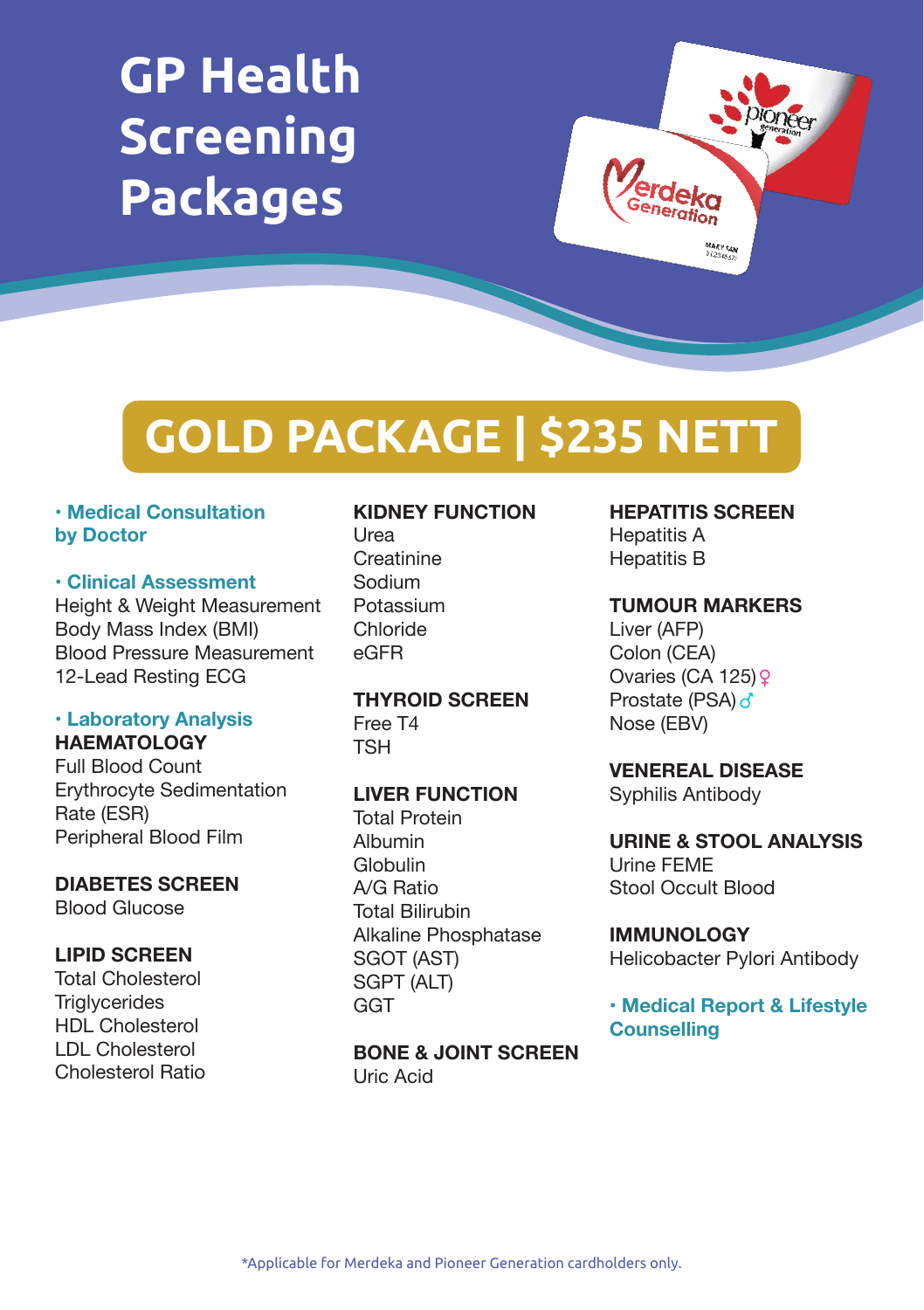# **GP Health Screening Packages**



# **EMERALD PACKAGE | \$360 NETT**

#### **• Medical Consultation by Doctor**

#### **• Clinical Assessment**

Height & Weight Measurement Body Mass Index (BMI) Blood Pressure Measurement 12-Lead Resting ECG

#### **• Laboratory Analysis HAEMATOLOGY**

Full Blood Count Erythrocyte Sedimentation Rate (ESR) Peripheral Blood Film

### **ANAEMIA PROFILE**

Ferritin Iron Iron Saturation Iron Binding Capacity, Total

**DIABETES SCREEN**

Blood Glucose

### **LIPID SCREEN**

Total Cholesterol **Triglycerides** HDL Cholesterol LDL Cholesterol Cholesterol Ratio

#### **KIDNEY FUNCTION**

Urea Creatinine Sodium Potassium Chloride eGFR

**THYROID SCREEN** Free T4 TSH

### **LIVER FUNCTION**

Total Protein Albumin Globulin A/G Ratio Total Bilirubin Alkaline Phosphatase SGOT (AST) SGPT (ALT) GGT

#### **BONE & JOINT SCREEN**

Calcium Uric Acid **Phosphate** 

**HEPATITIS SCREEN** Hepatitis A Hepatitis B

#### **TUMOUR MARKERS**

Liver (AFP) Colon (CEA) Ovaries (CA 125)  $\sqrt{2}$ Prostate (PSA) 2 Nose (EBV) Pancreas (CA 19-9)

**CARDIAC RISK PROFILE** HS CRP

**VENEREAL DISEASE** Syphilis Antibody

**URINE & STOOL ANALYSIS** Urine FEME Urine Microalbumin Stool Occult Blood

**IMMUNOLOGY** Helicobacter Pylori Antibody

**OTHER TESTS** Vitamin D

**• Medical Report & Lifestyle Counselling**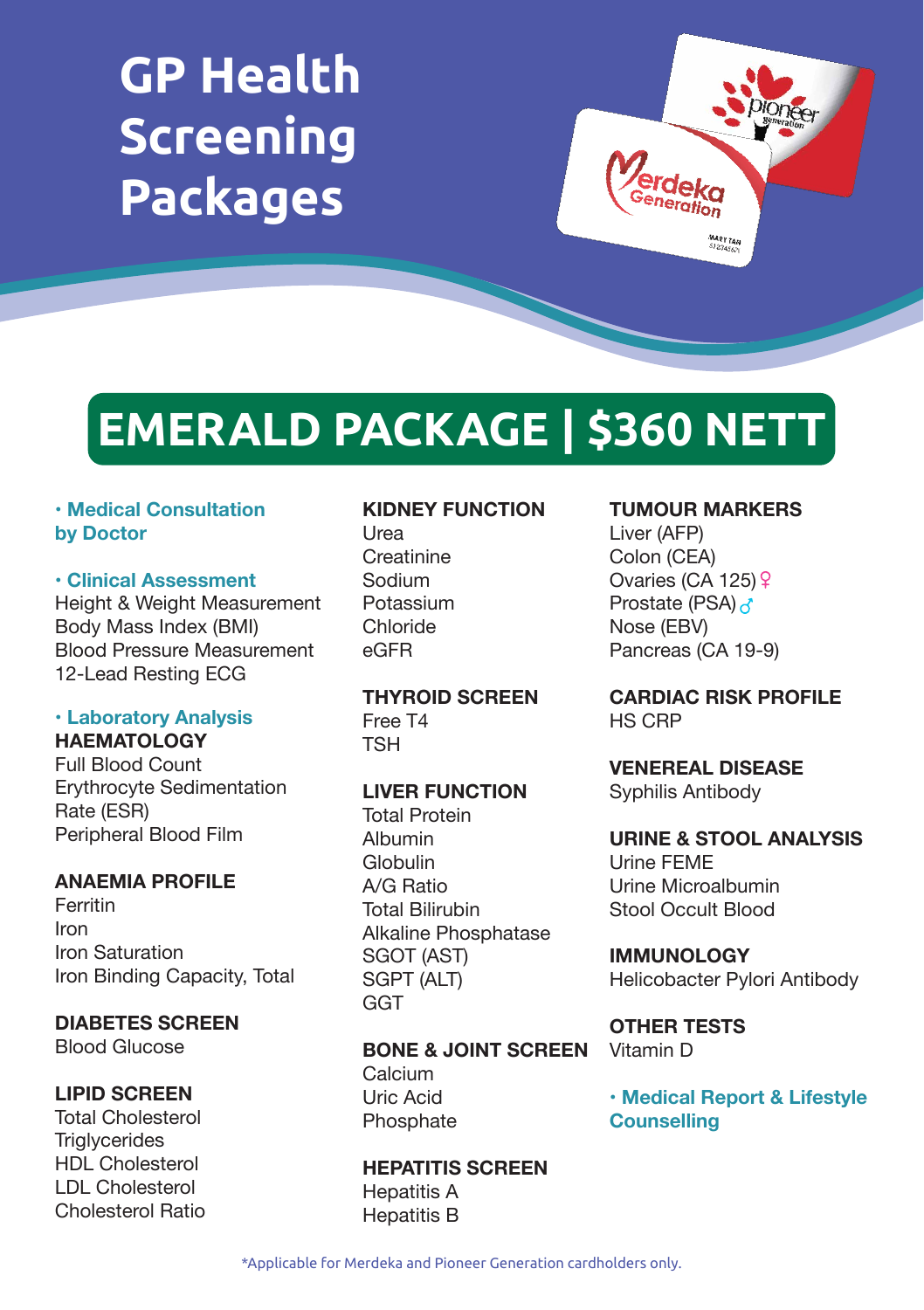# **Executive Health Screening Package**

# **DELUXE PACKAGE | \$550 NETT**

#### **• Medical Consultation by Doctor**

#### **• Clinical Assessment**

Height & Weight Measurement Body Mass Index (BMI) Blood Pressure Measurement Waist & Hip Circumference Body Fat Measurement Visual Acuity Colour Vision **Tonometry Spirometry** 12-Lead Resting ECG

#### **• Laboratory Analysis HAEMATOLOGY**

Full Blood Count Erythrocyte Sedimentation Rate (ESR) Peripheral Blood Film Blood Grouping

### **ANAEMIA SCREEN**

B12 Folate TIBC Ferritin Iron

#### **DIABETES SCREEN** Blood Glucose

#### **LIPID SCREEN**

Total Cholesterol **Triglycerides** HDL Cholesterol LDL Cholesterol Cholesterol Ratio

#### **KIDNEY FUNCTION**

Urea **Creatinine** Sodium Potassium Chloride eGFR

### **LIVER FUNCTION**

Total Protein Albumin Globulin A/G Ratio Total Bilirubin Alkaline Phosphatase SGOT (AST) SGPT (ALT) **GGT** 

#### **BONE & JOINT SCREEN**

**)**<br>erdeka<br><sup>Seneration</sup>

Calcium Uric Acid Rheumatoid Arthritis Factor Phosphate

#### **THYROID SCREEN**

Free T4 TSH

#### **HEPATITIS SCREEN**

Hepatitis A Hepatitis B

#### **TUMOUR MARKERS**

Liver (AFP) Colon (CEA) Ovary (CA 125) Prostate (PSA) Pancreas (CA19-9)

#### **CARDIAC RISK PROFILE**

hs C-Reactive Protein (hsCRP)

#### **VENEREAL DISEASE**

Syphilis Antibody HIV Antibody